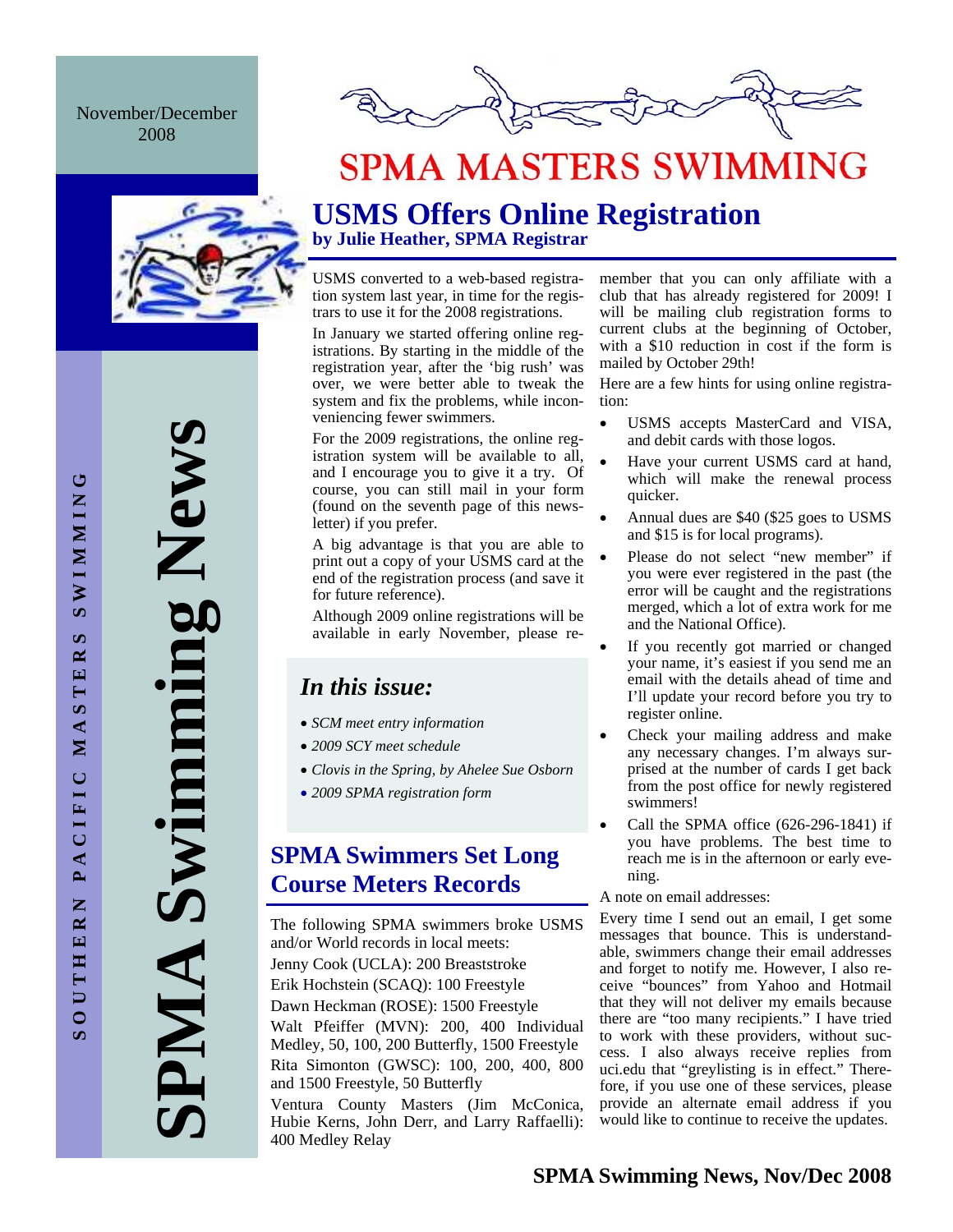# SWIM FOR LIFE!

**SAN LUIS OBISPO, SANTA BARBARA (North) and KERN** Jennifer Glenesk (805) 434-1912; swimcoach@teamkman.org; www.teamkman.org ATASCADERO: No. SLO Masters Kass Flaig (805) 704-9797; kassflaig @hotmail.com<br>BAKERSFIELD: Gold Wave Masters Rafael Guijarro (661) 472-7246; rago@sbcglobal.ne BAKERSFIELD: Gold Wave Masters Rafael Guijarro (661) 472-7246; rago@sbcglobal.net<br>BAKERSFIELD Swim Club John Kraetsch, lkraetsch@bak.rr.com; www.bakersfi BAKERSFIELD Swim Club John Kraetsch, lkraetsch@bak.rr.com; www.bakersfieldswimclub.org<br>
LOMPOC: Lompoc's Other Swim Team Jeff Storie (805) 875-2703; j\_storie@ci.lompoc.ca.us LOMPOC: Lompoc's Other Swim Team Jeff Storie (805) 875-2703; j\_storie@ci.lompoc.ca.us PASO ROBLES: North County Aquatics Spencer Sznejkowski (805) 237-0654; spencersz@yahoo.com; northcountyaquatics.org SAN LUIS OBISPO Masters Philip Yoshida (805) 543-9515; sloswimclub@sbcglobal.net; www.sloswimclub.org SAN LUIS OBISPO: Kennedy Club Fitness Linda Stimson (805) 781-3488 x17; sloaquatics@kennedyclubs.com; www.kennedyclubs.com/slomultiplex<br>SANTA MARIA: Santa Maria Swim Club Mike Ashmore (805) 928-9655; santamariaswim@verizon Mike Ashmore (805) 928-9655; santamariaswim@verizon.com **SANTA BARBARA (South) and VENTURA**  Vic Anderson (805) 403-5425, delphis13@msn.com OJAI: Ojai Masters **Rick Goeden (805) 646-6884; theswimguy@sbcglobal.net**<br>
SANTA BARBARA: UCSB Masters **Rick Coeden (805) 893-2505; ucsbmasters@gmail.co** SANTA BARBARA: UCSB Masters Naya Higashijima (805) 893-2505; ucsbmasters @gmail.com<br>SANTA BARBARA Masters SB Swim Office (805) 966-9757; swimoffice@sbswim.org SANTA BARBARA Masters SB Swim Office (805) 966-9757; swimoffice@sbswim.org<br>SANTA BARBARA: Oceanducks Emilio Casanueva (805) 637-8331; emilio@zapallar.net SANTA BARBARA: Oceanducks Emilio Casanueva (805) 637-8331; emilio@zapallar.net Nancy Kirkpatrick-Reno (818) 469-9972; www.csaswim.com THOUSAND OAKS: Daland Masters Kevin Lane (818) 917-6930; klane56ct@sbcglobal.net; www.dalandswim.com<br>THOUSAND OAKS: South Coast Aquatics Matt Warshaw (805) 660-2082; matt@southcoastwaterpoloclub.com THOUSAND OAKS: South Coast Aquatics Matt Warshaw (805) 660-2082; matt@southcoastwaterpoloclub.com<br>VENTURA COUNTY Masters Jason York (805) 289-9298; jason.e.york@gmail.com; www.buenave VENTURA COUNTY Masters Jason York (805) 289-9298; jason.e.york@gmail.com; www.buenaventuraswimclub.org<br>VENTURA: Rio Mesa Masters Toby Petty (805) 642-6674; tonthego00@sbcglobal.net Toby Petty  $(805)$  642-6674; tonthego $00@$ sbcglobal.net **LOS ANGELES (North)**  LANCASTER: Oasis Masters Tom Otto (661) 948-0057; ottolfixit@hotmail.com<br>PASADENA: Caltech Masters Suzanne Dodd (626) 449-7536; sdodd@ipac.caltecl PASADENA: Caltech Masters Suzanne Dodd (626) 449-7536; sdodd@ipac.caltech.edu<br>PASADENA: Rose Bowl Masters Chad Durieux (626) 564-0330; cdurieux @rosebowlaquat PASADENA: Rose Bowl Masters Chad Durieux (626) 564-0330; cdurieux @rosebowlaquatics.org<br>PORTER RANCH: Porter Valley Masters Amy Lau (818) 523-3981; amylau@earthlink.net; www.pymaste PORTER RANCH: Porter Valley Masters Amy Lau (818) 523-3981; amylau@earthlink.net; www.pvmasters.com<br>SANTA CLARITA Masters Lance O'Keefe; lokeefe@santa-clarita.com; pool: (661) 250-3767 Lance O'Keefe; lokeefe@santa-clarita.com; pool: (661) 250-3767 **LOS ANGELES (Westside)** CALABASAS: City of Calabasas Masters Raine Kishimoto (818) 222-2782 x 110; lkishimoto@cityofcalabasas.com<br>EL SEGUNDO MASTERS City of El Segundo (310) 524-2700 x2738 EL SEGUNDO MÁSTERS<br>
L.A. WEST: UCLA Bruin Masters

City of El Segundo (310) 702-9327; swimproximately

Corry Rodrigues (310) 702-9327; swimproximately L.A. WEST: UCLA Bruin Masters Gerry Rodrigues (310) 702-9327; swimpro@pacbell.net<br>
WEST HOLLYWOOD Aquatics Joel McKenna (310) 288-6555 (team hotline); info@wh. WEST HOLLYWOOD Aquatics Joel McKenna (310) 288-6555 (team hotline); info@wh2o.org; www.wh2o.org<br>WOODLAND HILLS: Southwest Aq Masters Fred Shaw (818) 347-1637; swamfred@aol.com; www.swam.us Fred Shaw (818) 347-1637; swamfred@aol.com; www.swam.us **LOS ANGELES (Central and South)**  CATALINA Channel Swimming Federation Carol Sing (619) 588-2677; swim@swimcatalina.org; swimcatalina.org<br>L.A. (various locations): SCAQ<br>CAQ Office (310) 390-5700; www.swim.net/scaq L.A. (various locations): SCAQ<br>
L.A. MID-WILSHIRE: Meridian Swim Club Vanessa Mesia (310) 729-2971; vanessamesia@sbc L.A. MID-WILSHIRE: Meridian Swim Club Vanessa Mesia (310) 729-2971; vanessamesia@sbcglobal.net; meridiansportsclub.com<br>L.A. : Los Angeles Athletic Club Masters Skye Conant (213) 625-2211 x3366; skye.conant@laac.net; www.la L.A. : Los Angeles Athletic Club Masters Skye Conant (213) 625-2211 x 3366; skye conant@laac.net; www.laac.com<br>SOUTH GATE Masters Swim Team Patricia Mitchell (323) 563-5446; pmitchell@sogate.org Patricia Mitchell (323) 563-5446; pmitchell@sogate.org **LOS ANGELES (South Bay and East County)**  CARSON/LOS ALAMITOS: Long Beach Grunions Yuji Utsumi; (562) 252-0220; info@lbgrunions.com; www.lbgrunions.com HAWTHORNE: South Bay Swim Team Kathy Davids (310) 643-6523, kdavids@socal.rr.com; www.southbayswimteam.org<br>LA MIRADA: La Mirada Armada Beverly Garman (949) 552-1710; inaccoach@aol.com LA MIRADA: La Mirada Armada Beverly Garman (949) 552-1710; ihaccoach@aol.com LONG BEACH: Alpert JCC<br>
LONG BEACH: Beach Swim Club<br>
Cindy Summers (562) 597-9744; summerscm@hotmail.com LONG BEACH: Beach Swim Club Cindy Summers (562) 597-9744; summerscm@hotmail.com<br>CONG BEACH: Shore Aquatic Masters Matthew Mitchell (818) 398-1048; matty.mitchell@mac.com LONG BEACH: Shore Aquatic Masters Matthew Mitchell (818) 398-1048; matty.mitchell@mac.com; www.shoreaquatics.com<br>LOS ALAMITOS Masters Corey Lakin (562) 430-1073 x511, clakin@ci.los-alamitos.ca.us, www.ci.los-alamitos.c LOS ALAMITOS Masters Corey Lakin (562) 430-1073 x511, clakin @ci.los-alamitos.ca.us, www.ci.los-alamitos.ca.us<br>
MANHATTAN BEACH: Magnum Masters Chuck Milam (310) 592-6010, cdmilam @hotmail.com, www.manhattancc.com<br>
RANCHO Chuck Milam (310) 592-6010, cdmilam@hotmail.com, www.manhattancc.com RANCHO PALOS VERDES: Zenith Aquatics Shari Twidwell (310) 937-3535; shari@zapswimming.com<br>TORRANCE : LA Peninsula Swimmers Debi Blair (310) 813-9656; info@lapsmasters.org, www.la Debi Blair (310) 813-9656; info@lapsmasters.org, www.lapsmasters.org **INLAND EMPIRE**  BEAUMONT Masters Christy Arwood (951) 769-2087; christy @nds-ca.net<br>CORONA: Corona Aquatic Team Masters John Salvino (866) SWM-CRNA; coachsalvino@hot CORONA: Corona Aquatic Team Masters John Salvino (866) SWM-CRNA; coachsalvino@hotmail.com MURRIETA: MESA Aquatic Masters Debbie Mone (951) 461-1577; msmone@msn.com; mesaaquatics.com<br>RIVERSIDE: Riverside Aquatics Assn. Eric Tanner (951) 313-9274; ertanner@gmail.com RIVERSIDE: Riverside Aquatics Assn. Eric Tanner (951) 313-9274; ertanner@gmail.com<br>TEMECULA: City of Temecula Masters Gwen WIllcox (951) 694-6410; gwen.willcox @cit TEMECULA: City of Temecula Masters Gwen WIllcox (951) 694-6410; gwen.willcox @cityoftemecula.org<br>YUCAIPA: Masters of Yucaipa Jason Bradbury (951) 845-7458; ystcoach.jason @verizon.net; yuca Jason Bradbury (951) 845-7458; ystcoach.jason@verizon.net; yucaipaswim.org **ORANGE COUNTY**<br>COTO DE CAZA: Coyotes COTO DE CAZA: Coyotes Team Todd Conrad (949) 858-4100 x257; cotocoyotes@gmail.com<br>FULLERTON: FAST Masters Team Bill Jewell, (949) 466-6523; swimbill@sbcglobal.net; fastswi Bill Jewell, (949) 466-6523; swimbill@sbcglobal.net; fastswim.org<br>Buddy Belshe (949) 362-4727 HUNTINGTON BEACH Swim Club<br>HUNTINGTON BEACH: Golden West Swim Club HUNTINGTON BEACH: Golden West Swim Club Erik Andrews (714) 308-2227; slipperyrocks@yahoo.com; goldenwestswimclub.com<br>IRVINE Novaquatics Mike Collins (949) 338-6682, info@novamasters.com; www.novamasters.com IRVINE Novaquatics Mike Collins (949) 338-6682, info@novamasters.com; www.novamasters.com<br>IRVINE: UCI Masters<br>Charlie Schober (949) 824-7946; ctschobe@uci.edu; www.masters.wim.uci.edu IRVINE: UCI Masters Charlie Schober (949) 824-7946; ctschobe@uci.edu; www.masterswim.uci.edu<br>IRVINE: The Sports Club/LA Dan Schoen (949) 975-8400 x6204; danschoen@thesportsclub.com; thesportscl IRVINE: The Sports Club/LA Dan Schoen (949) 975-8400 x6204; danschoen@thesportsclub.com; thesportsclubla.com<br>
LADERA RANCH Masters Evan Forbes (949) 370-0568; e forbes@cox.net LADERA RANCH Masters Evan Forbes (949) 370-0568; e\_forbes @cox.net<br>MISSION VIEJO Masters Mark Moore (949) 233-6521; swimoffice@mvn Mark Moore (949) 233-6521; swimoffice@mvnswim.org; mastersmvnswim.org NEWPORT BEACH: Pacific Coast Aquatics Mark Desmond (949) 306-3599; markdesmond@highhopes.ws; pacificcoastaquatics.org NEWPORT BEACH: Team TYR<br>NEWPORT BEACH Lifeguard Association Jim Turner (949) 644-3046; jturner@nbfd.no NEWPORT BEACH Lifeguard Association Jim Turner (949) 644-3046; jturner@nbfd.net; www.newportlifeguard.org<br>SAN CLEMENTE: San Clemente Swim Masters Rod Snyder (949) 366-1630; rdsnyder4@cox.net SAN CLEMENTE: San Clemente Swim Masters Rod Snyder (949) 366-1630; rdsnyder4@cox.net<br>SAN JUAN CAPISTRANO: Capo Masters Belinda Eschenwald (949) 636-1665; ironbee@co Belinda Eschenwald (949) 636-1665; ironbee@cox.net; www.capomasters.com TUSTIN: SOCAL Aquatics Debra Cruze-Meyer (714) 639-1913; debra@socalaquatics.com Mark Tierney (714) 639-7531; coachmark@orca-aquatics.com YORBA LINDA: East Lake Eagle Rays Mike Pawloski (714) 372-6273; bonuspak@earthlink.net **LAS VEGAS**<br> **HENDERSON Southern Nevada Masters** Frank Lowery (702) 400-2790; flowery719@cox.net; www.lowerysmultisport.com LAS VEGAS: Las Vegas Masters Victor Hecker (702) 247-7788; heckerrealestate@hotmail.com<br>LAS VEGAS: Viva Las Vegas Masters Melissa Gutierrez (702) 480-4321; mjvgutierrez@cox.net Melissa Gutierrez (702) 480-4321; mjvgutierrez@cox.net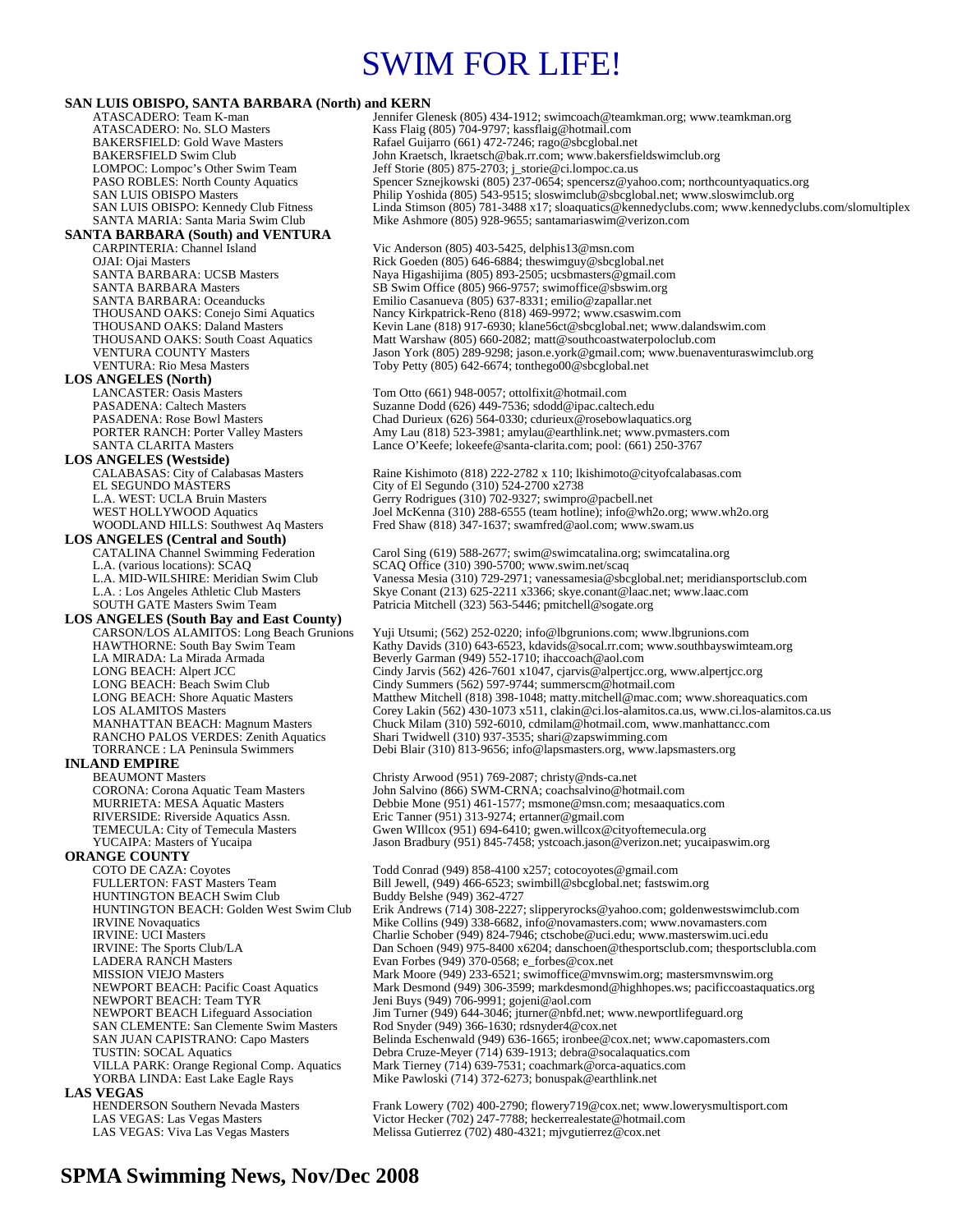# SPMA Competition Information and Instructions

**Rules:** Current USMS and SPMA rules will govern. All events are timed finals. Swimmers must check in with the Clerk of Course for deck seeded events that they wish to swim. After an event has been officially closed, swimmers may not check in. Age as of the last day of the meet determines age group for the meet for short course yards, and age as of December 31st of the year of competition determines age for long course and short course meters meets. You must be 18 years of age to register with SPMA and compete in meets.

**Eligibility:** Events are open to any **current** USMS registered swimmer or a foreign swimmer with a valid travel permit. SPMA swimmers are encouraged to submit their registration application with the submitted entry card, if NOT currently registered.

**Affiliation:** A swimmer's affiliation as stated on the consolidated entry card, if valid as of the first day of the meet, will apply throughout the meet, except that swimmers may unattach at any time.

**Submitted Times:** Please enter your best time, a reasonable estimate or a workout time. All times must be submitted on a SPMA consolidated entry card or a copy of a SPMA consolidated entry card (below). Do not mail in the meet entry form.

**Entry Confirmation:** To avoid any concern regarding receipt of entry card, enclose a self-addressed stamped envelope or postcard or mail card "Return Reply Request". No certified, registered or special delivery mail will be accepted. Receipt of entry will not be verified by phone.

**Strictly Forbidden**: Entering more than 5 individual events per day; using hand paddles in warm-up areas; diving in warm-ups unless in designated sprint lanes (entering the warm-up pool must be done with feet first with one hand in contact with the pool deck); use of any pacing device in competition; and smoking in any area where swimmers may be present.

**Open Water**: Swimmers using non-porous neoprene swim suits, wetsuits, or other non-porous attire will be ineligible for awards or place points.

> *Check out our website www.spma.net for up-to-date information*

SOUTHERN PACIFIC MASTERS ASSOCIATION • CONSOLIDATED ENTRY CARD

|              | Name                                                 | Female USMS $\#$ $-$<br>Male   |                                       |                                                                                                               |              |                                         |                                                                                                                                                                                                                                |              |                                      |                             |              |                                          |            |
|--------------|------------------------------------------------------|--------------------------------|---------------------------------------|---------------------------------------------------------------------------------------------------------------|--------------|-----------------------------------------|--------------------------------------------------------------------------------------------------------------------------------------------------------------------------------------------------------------------------------|--------------|--------------------------------------|-----------------------------|--------------|------------------------------------------|------------|
|              |                                                      |                                |                                       | Age__________                                                                                                 |              |                                         | Club and the contract of the contract of the contract of the contract of the contract of the contract of the contract of the contract of the contract of the contract of the contract of the contract of the contract of the c |              | $Phone ($ $)$                        |                             |              |                                          |            |
| Event<br>No. | <b>FREESTYLE</b><br>Event<br>No.<br>(Submitted Time) |                                | <b>BACKSTROKE</b><br>(Submitted Time) |                                                                                                               | Event<br>No. | <b>BREASTSTROKE</b><br>(Submitted Time) |                                                                                                                                                                                                                                | Event<br>No. | <b>BUTTERFLY</b><br>(Submitted Time) |                             | Event<br>No. | <b>INDIV. MEDLEY</b><br>(Submitted Time) |            |
|              | 50<br>100                                            |                                | 50<br>100                             |                                                                                                               |              |                                         | 50<br>100                                                                                                                                                                                                                      |              |                                      | 50<br>100                   |              |                                          | 100<br>200 |
|              | 200                                                  |                                | 200                                   |                                                                                                               |              |                                         | 200                                                                                                                                                                                                                            |              |                                      | 200                         |              |                                          | 400        |
|              | 400/500<br>800/1000<br>1500/1650                     |                                |                                       | Meet ____________________<br>No. of events ________ $\times$ \$ ________ = \$ _________<br>Surcharge<br>Total |              |                                         |                                                                                                                                                                                                                                |              |                                      |                             |              | FOR OFFICE USE ONLY<br>Amt Rec'd         |            |
|              | Include a copy of USMS card                          | Signature on back is REQUIRED! |                                       |                                                                                                               |              |                                         |                                                                                                                                                                                                                                |              |                                      | Include a copy of USMS card |              |                                          |            |

Late or incomplete entries (no fee, incomplete entry card, incomplete enty data) or entries postmarked after due date MAY **BE REJECTED!** 

ALL MASTERS swimmers are required to send a photo-copy of their USMS card with their entry card. ALL Masters swimmers may be asked to show their USMS card if requested at the meet.

"I, the undersigned participant, intending to be legally bound, hereby certify that I am physically fit and have not been otherwise informed by a physician. I acknowledge that I am aware of all the risks inherent in Masters swimming (training and competition), including possible permanent disability or death, and agree to assume all of those risks. AS A CONDITION OF MY PARTICIPATION IN THE MASTERS SWIMMING PROGRAM OR ANY ACTIVITIES INCIDENT THERETO, I HEREBY WAIVE ANY AND ALL RIGHTS TO CLAIMS FOR LOSS OR DAMAGES, INCLUDING ALL CLAIMS FOR LOSS OR DAMAGES CAUSED BY THE NEGLIGENCE, ACTIVE OR PASSIVE, OF THE FOLLOWING: UNITED STATES MASTERS SWIMMING, INC., THE LOCAL MASTERS SWIMMING COMMITTEES, THE CLUBS, HOST FACILITIES, MEET SPONSORS, MEET COMMITTEES, OR ANY INDIVIDUALS OFFICIATING AT THE MEETS OR SUPERVISING SUCH ACTIVITIES.

In addition, I agree to abide by and be governed by the rules of USMS."

### PLEASE SIGN:

Is this your first Masters Meet? Yes No

Read the meet information sheet carefully. Make your check payable as shown on the meet information sheet and mail it to the address shown. 12/94

| <b>DATE</b> |                                       |
|-------------|---------------------------------------|
|             | swimmers please include vour address: |

Street:

Non-SPMA

City, State, Zip:

**SPMA Swimming News, Nov/Dec 2008**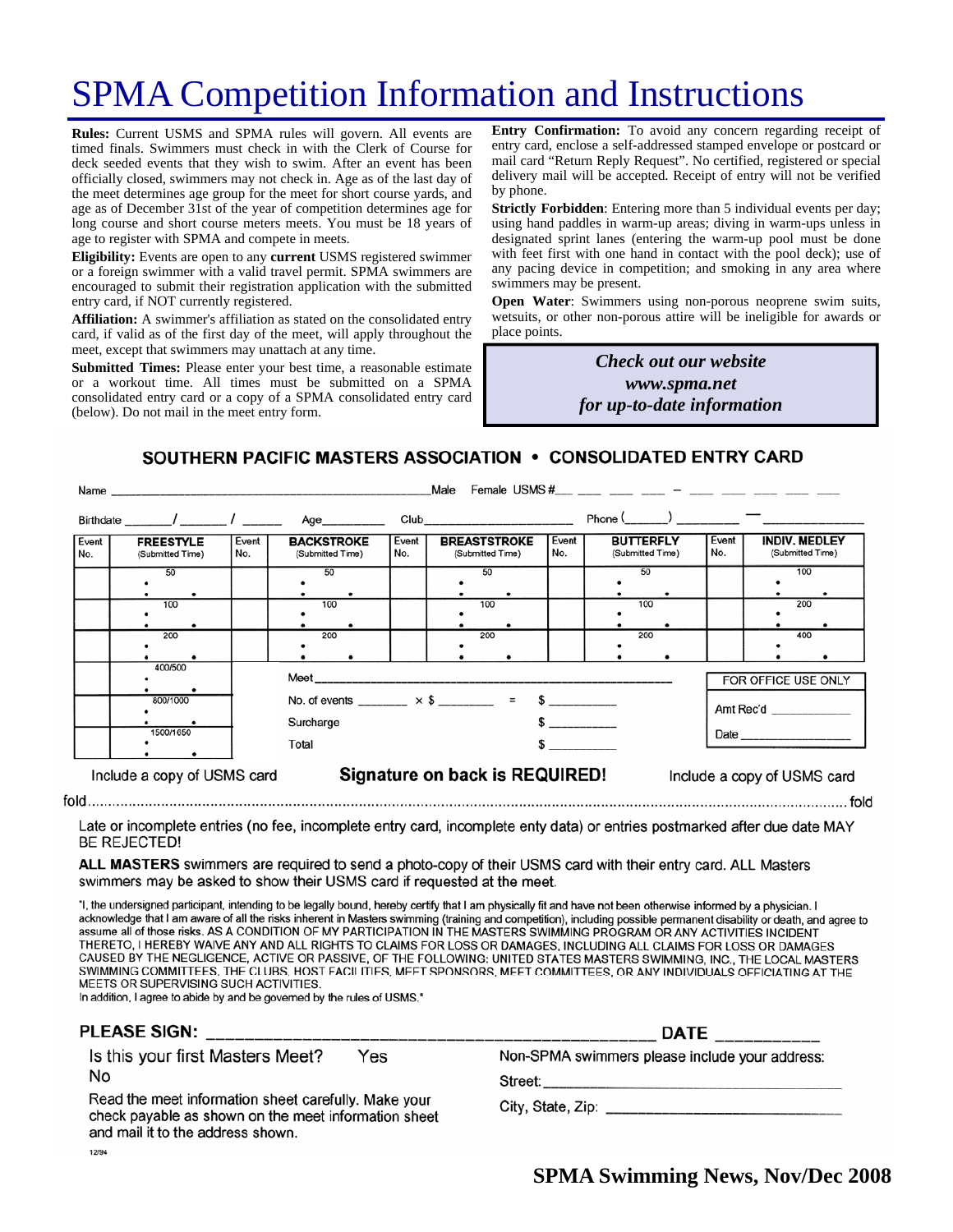### **Santa Clarita Short Course Meters Swim Meet Saturday, November 8, 2008**

### Sanction number: 338-043

Santa Clarita Aquatic Center, 20850 Centre Pointe Pkwy.

**Directions:** From the north, take I-5 to the Valencia Blvd exit in Valencia. Go east several miles (Valencia Blvd turns into Soledad Canyon Rd) to Ruether Ave. Turn right and cross over railroad tracks. Turn right at Centre Pointe Pkwy. Turn left into driveway for Aquatic Center. From the south, take I-5 to Hwy. 14 north. Exit at Golden Valley Rd. Turn left onto Golden Valley Rd. Turn right on Centre Point Pkwy. Make a right into the driveway for the Aquatic Center. Parking available in both upper and lower parking lots.

**Entries:** The pre-entry postmark deadline is Saturday, November 1st. Deck entries for the 1500 m Freestyle will close at 8:45 a.m.; all other deck entries close at the conclusion of the 1500. Age on December 31, 2008 determines age group for the meet.

**Seeding:** All events will be deck seeded slowest to fastest by entered time, ages and sexes combined. Check-in is not required in order to be deck seeded, except swimmers must check in to swim the 1500 m Freestyle and the 400 m Freestyle.

**Relays:** All relays will be deck entered. Relay fees are \$2.00 per relay due upon entry. For each relay swimmer who is not entered in individual events, a fee of \$5.00 and a signed liability release must be submitted with the relay entry.

**Awards:** Individual: SPMA ribbons for places 1 to 3. Relay: SPMA ribbons for first place.

**Entry Fees:** \$20.00 per swimmer flat fee. Deck entries allowed for a total of \$30.00.

**Checks payable to**: City of Santa Clarita

Mail consolidated entry card, a copy of your USMS card, and check to: Santa Clarita Aquatic Center, c/o Santa Clarita Masters Club, 20850 Centre Pointe Pkwy, Santa Clarita, CA 91355.

Questions: Meet Directors: Mike Coash, mcoash@santaclarita.com, (661) 250-3760

#### **Saturday, November 8, 2008**

1500 warm-up at 8:00 a.m. 1500 starts at 9:00 a.m. 1. 1500 m Freestyle (check-in required) Additional warm-up after the 1500 Event #2 starts at noon 2. 200 m Mixed Freestyle Relay 3. 100 m Butterfly 4. 200 m Freestyle 5. 100 m Breaststroke 6. 50 m Freestyle 7. 200 m Individual Medley 8. 400 m Freestyle (check-in required) 9. 100 m Backstroke 10. 50 m Butterfly 11. 100 m Individual Medley 12. 200 m Breaststroke 13. 100 m Freestyle 14. 50 m Backstroke 15. 200 m Butterfly 16. 50 m Breaststroke 17. 200 m Backstroke 18. 200 m Mixed Medley Relay

*Due to pool renovations, the Pierce College Turkey Shoot meet will not be held in 2008. Look for this very popular meet to return in 2009!* 

### **San Luis Obispo Masters Short Course Yards Swim Meet Friday and Saturday, November 21-22, 2008**

### Sanction number: 338-044

Sinsheimer Pool, 900 Southwood Drive, San Luis Obispo, CA 93401. Outdoor 50-meter x 25-yard, 8-lane course with eight deepwater lanes for competition and nine lane for warm-up/warm-down. Two 6-lane courses with 4 warm-up/warm-down lanes may be used if needed due to a long timeline.

**Directions:** From North or South US 101, take Marsh St. off-ramp. Turn right on Broad St. (third stoplight), turn left on Orcutt Rd. (fourth stoplight). Cross railroad tracks, then take the first left onto Laurel Lane and left onto Southwood Dr (first stop sign). Swim Center is one block at end of road.

**Entries:** The pre-entry postmark deadline is Saturday, November 15th. Deck entries for the 1650 yd. Freestyle will close at 5:00 p.m. on Friday, November 21st; all other deck entries close at 2:00 p.m. on Saturday November 22nd. Age on November 22nd determines age group for the meet.

Seeding: All events will be deck seeded slowest to fastest by entered time, ages and sexes combined. Check-in is not required in order to be deck seeded, except swimmers must check in to swim the 1650 yd. Freestyle and the 500 yd. Freestyle.

**Relays:** All relays will be deck entered. Relay fees are \$2.00 per relay due upon entry. For each relay swimmer who is not entered in individual events, a fee of \$5.00 and a signed liability release must be submitted with the relay entry.

**Awards:** Individual: Ribbons for places 1 to 3. Relay: Ribbons for first place.

**Entry Fees:** \$20.00 per swimmer flat fee. Deck entries allowed for a total of \$30.00.

**Checks payable to**: SLOSC

Mail consolidated entry card, a copy of your USMS card, and check to: San Luis Obispo Gobbler Classic, P. O. Box 142, San Luis Obispo, CA 93406.

**Questions:** Meet Director, Philip Yoshida, (805) 543-9515 or office@sloswimclub.org.

#### *This is a Short Course YARDS meet! Adjust your entry times accordingly!*

**Friday, November 21, 2008** 

1650 warm-up following Age Group Meet 1650 starts no earlier than 6:00 p.m. 1. 1650 yd. Freestyle (check-in required)

#### **Saturday, November 22, 2008**

Warm-up following Age Group Meet Event #2 starts no earlier than 3:00 p.m.

- 2. 200 yd. Mixed Freestyle Relay
- 3. 100 yd. Butterfly
- 4. 200 yd. Freestyle
- 5. 100 yd. Breaststroke
- 6. 50 yd. Freestyle
- 7. 200 yd. Individual Medley

8. 500 yd. Freestyle (check-in required)

- 9. 100 yd. Backstroke
- 10. 50 yd. Butterfly
- 11. 100 yd. Freestyle
- 12. 50 yd. Backstroke
- 13. 50 yd. Breaststroke
- 14. 100 yd. Individual Medley
- 15. 200 yd. Mixed Medley Relay

*Please read the general information on entering swim meets on the third page of this newsletter!*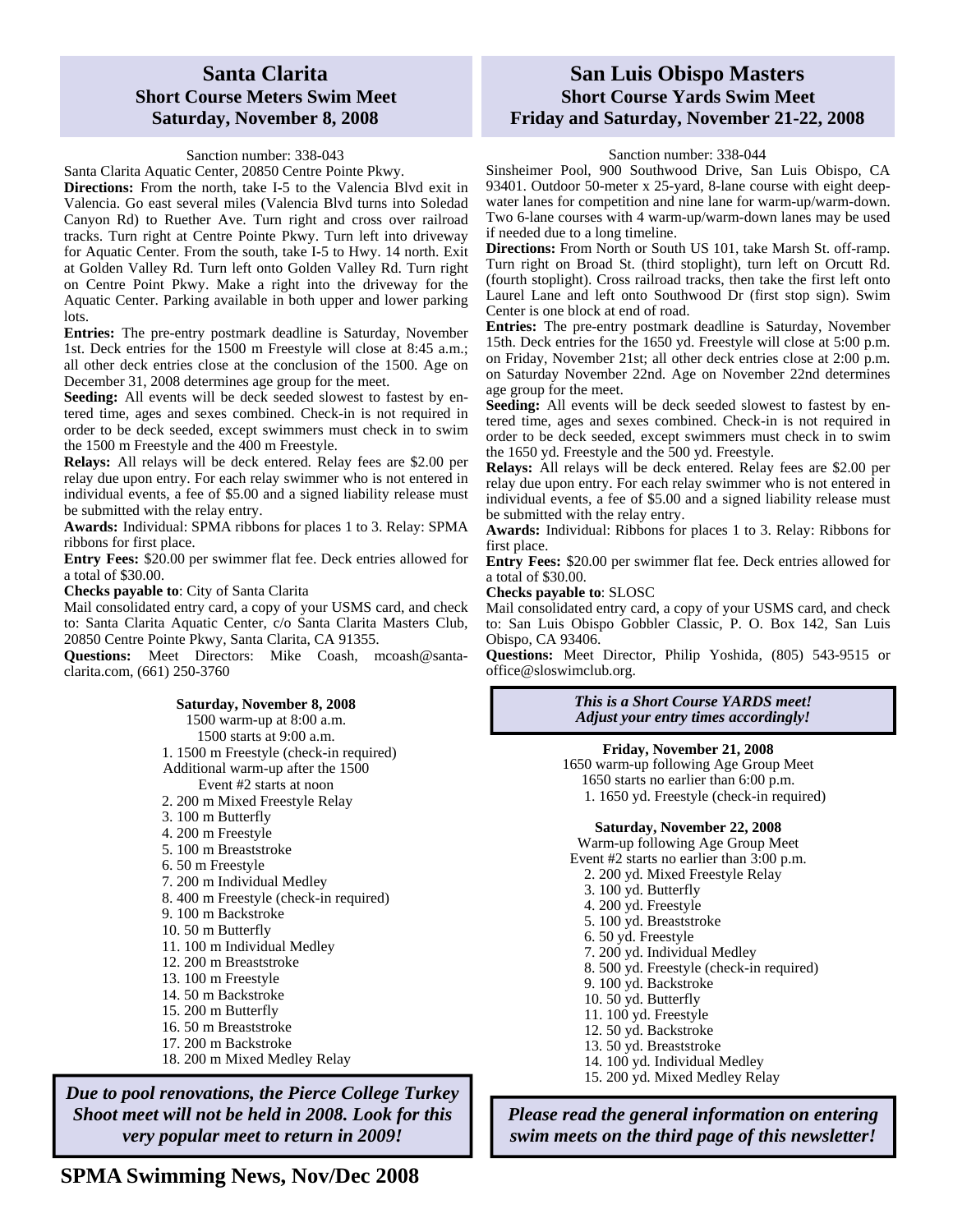# **Long Beach Grunions 2008 SPMA Short Course Meters Championships**

### **December 5 - 7, 2008**

#### Sanction number: 338-045

**Directions:** The Belmont Plaza Olympic Pool, 4000 E. Olympic Plaza Dr., Long Beach CA 90803. Take the 405 Fwy. to the 7th Street exit. Go west on 7th Street to Redondo. Left on Redondo to Ocean Blvd. Left on Ocean to Termino. Right on Termino, Termino dead ends into pool parking. You can park on either side of the pool. All day parking passes will be available at the meet.

**Fees:** Flat fee of \$45.00 if postmarked before Monday, November 17th. Entry fee includes a meet T-shirt. Add a \$10.00 late fee for all entries POSTMARKED (or entered on-line) after Monday, November 17th. Entries received after November 17th will not appear in the meet program. All entries MUST be RECEIVED by 6:00 p.m. Tuesday, November 25th. No individual deck entries are allowed. Age on December 31 determines age for the meet. All relays will be deck entered. Relay only swimmers may enter for a \$10.00 fee (which does not include a meet T-shirt) and must sign a consolidated entry card. Swimmers are limited to entering a total of 7 individual events for the entire meet and no more than 5 individual events per day. There is no limit on relays, but swimmers may swim only one relay (men, women, or mixed) per event. There will be no refunds of entry fees after November 25th. Relay entries are \$10 per relay.

**Seeding:** All events will be seeded and swum slowest to fastest. Men and women will be seeded together for the 800 and 1500 m Freestyle and 400 m Individual Medley, based on entry time. Men and women will swim separately for all other individual events. Scoring will be by gender and age group. The 1500 m Freestyle may be limited to the first 80 entries at the discretion of the meet manager. Swimmers may enter both the 800 and 1500 m Freestyle.

**Timing:** Electronic timing will be used and two timers per lane will be provided. Clubs are requested to assist with timing where possible.

**Check-in:** Due to the anticipated large number of swimmers, *positive check-in is required for all events*. Phone check-in is available for the 1500 Freestyle from 8:00 to 9:30 a.m. and for the 400 IM and 800 Freestyle from 8:00 a.m. until 11:00 a.m. on December 5th by calling (714) 273-8793 during those hours. Check in will close one hour before the anticipated start of each event, except you must be checked in by 11:00 a.m. for all events on that day.

**Awards:** Individual: Medals for places 1 to 3 and ribbons for places 4 to 6 for each age group and gender. Relays: Medals for 1st place, ribbons for 2nd and 3rd places. There will be special awards for high point male and female swimmer in each age group, based on points from individual events. Awards to the top five teams, based on combined scoring for men and women, individual events plus relays.

**Entries:** Register online at www.lbgrunions.com, click on Swim Meets, then on Register. Or mail an SPMA entry card, copy of USMS card, and check (payable to: Long Beach Grunions) to: LB Grunions, c/o Bart Parnes, 645 Terrylynn Place, Long Beach, CA 90807. Receipt of entry will not be verified by phone. Send a SASE or stamped postcard for return receipt.

**Questions:** Call (714) 273-8793 or send an email to Kenny Brisbin, ken@supersource.com. For hotels, information, and directions, go to www.lbgrunions.com and click on "Swim Meets."

**For more information on host hotels and on-line entries, visit www.lbgrunions.com** 

#### **Friday, December 5th Warm-up 9:00 a.m., Meet starts at 10:00 a.m.**

- *Check in for 1500 m Freestyle closes at 9:30 a.m*.
- 1. 1500 m Freestyle (Women, Men) *Check in for 400 IM closes at noon.*
- 2. 400 m Individual Medley (Women, Men)
- *Check in for the 800 m Freestyle closes at 1:00 p.m*.
- 3. 800 m Freestyle (Women, Men)

#### **Saturday, December 6th Warm-up at 8:00 a.m. Meet starts at 9:00 a.m.**

- 4, Women's 200 m Freestyle
- 5. Men's 200 m Freestyle
- 6. Women's 50 m Butterfly
- 7. Men's 50 m Butterfly
- 8. 200 m Freestyle Relay (Women, Men, Mixed)
- 9. Women's 100 m Backstroke
- 10. Men's 100 m Backstroke
- 11. Women's 100 m Breaststroke
- 12. Men's 100 Breaststroke
- 13. Women's 200 m Butterfly
- 14. Men's 200 m Butterfly
- 15. 200 m Medley Relay (Women, Men, Mixed)
- 16. Women's 50 m Freestyle
- 17. Men's 50 m Freestyle
- 18. Women's 200 m Individual Medley
- 19. Men's 200 m Individual Medley
- 20. 800 m Freestyle Relay (Women, Men, Mixed)

#### **Sunday, December 7th Warm-up at 8:00 a.m. Meet starts at 9:00 a.m.**

*Check in for the 400 m Freestyle closes at 8:30 a.m.* 

- 21. Women's 400 m Freestyle
- 22. Men's 400 m Freestyle
- 23. Women's 100 m Butterfly
- 24. Men's 100 m Butterfly
- 25. Women's 50 m Breaststroke
- 26. Men's 50 m Breaststroke
- 27. 400 m Medley Relay (Women, Men, Mixed)
- 28. Women's 200 m Backstroke
- 29. Men's 200 m Backstroke
- 30. Women's 100 m Freestyle
- 31. Men's 100 m Freestyle
- 32. Women's 200 m Breaststroke
- 33. Men's 200 m Breaststroke
- 34. 400 m Freestyle Relay (Women, Men, Mixed)
- 35. Women's 50 m Backstroke
- 36. Men's 50 m Backstroke
- 37. Women's 100 m Individual Medley
- 38. Men's 100 m Individual Medley

**Relays:** A swimmer may swim only one relay in each of events 8, 15, 20, 27, and 34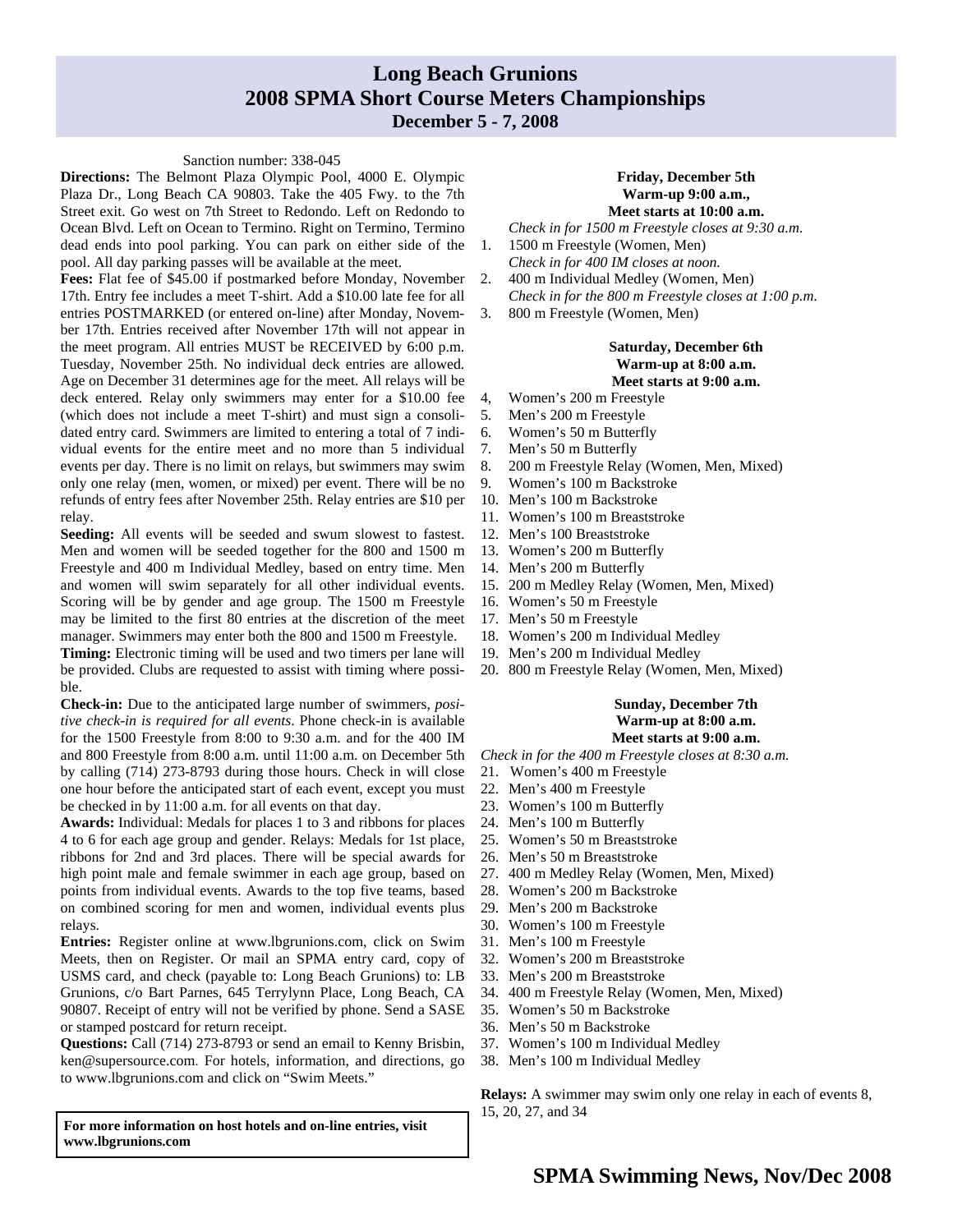### **Las Vegas Masters Vegas Free Play SCY Meet Saturday, January 24, 2009**

#### Sanction number: 339-001

Desert Breeze Park, 8275 W. Spring Mountain Road, indoor 50-meter by 25-yard pool. Six lanes will be available for warm-up.

**Directions:** From the I-15 Fwy., take the Flamingo Road exit (#38). Take the Flamingo Road west for 3.54 miles. Turn right onto South Rainbow Blvd. and go 0.78 miles. Turn left onto Spring Mountain Road and go 1.70 miles. The pool is on the left.

**Entries:** The pre-entry postmark deadline is Monday, January 19th, 2009. Deck entries will close at 12:30 p.m. for the first six events. Age on January 24th determines age group for the meet. You must be at least 18 to compete.

Seeding: All events will be deck-seeded slowest to fastest, by entered time, ages and genders combined. Check-in is not required in order to be deck seeded, except swimmers must check in to swim the 500 yd. Freestyle and the 400 yd. Individual Medley.

**Relays:** All relays will be deck entered. Relay fees are \$2.00 per relay due upon entry. For each relay swimmer who is not entered in individual events, a fee of \$5.00 and a signed liability release must be submitted with the relay entry.

**Awards:** Individual: SPMA ribbons for places 1 to 3. Relay: SPMA ribbons for first place.

**Special Awards**: Events marked VFP (Vegas Free Play) will have special awards from local casinos for "free play" at the casino. Winners of age groups will be eligible for coupons redeemable at Las Vegas casinos. You must be 21 years of age in order to get a VFP coupon.

**Entry Fees:** \$2.00 for each individual event entered and a \$10.00 surcharge per swimmer. For swimmers in relays only, the fee is \$5.00. NOTE: deck entrants will pay an additional \$10.00 entry charge. **Checks payable to**: Las Vegas Masters

Mail consolidated entry card, a copy of your 2008 USMS card, and check to: Las Vegas SCY Meet, P. O. Box 204, Lake Forest, CA 92609-0204.

**Questions:** Meet Director, Victor Hecker, (702) 247-7788; Meet Entries, Robert Mitchell, mitchellrobert@cox.net, (949) 689-7946.

#### **Saturday, January 24, 2009**

Warm-up at noon Events start at 1:00 p.m.

- 
- 1. 500 yd. Freestyle<br>2. 200 yd. Mixed Me 200 yd. Mixed Medley Relay
- 3. 100 yd. Individual Medley<br>4. 50 yd. Butterfly
- 50 yd. Butterfly
- 5. 100 yd. Backstroke
- 6. 200 yd. Freestyle
- 
- 7. 50 yd. Breaststroke<br>8. 200 yd. Mixed Free<br>9. 100 yd. Butterfly 200 yd. Mixed Freestyle Relay
- 100 yd. Butterfly
- 10. 50 yd. Freestyle (VFP-1)
- 11. 50 yd. Backstroke
- 12. 400 yd. Individual Medley
- 13. 100 yd. Breaststroke
- 14. 100 yd. Freestyle (VFP-2)

# Expand your horizons!

Take a trip to a swim meet in a neighboring LMSC. For up-to-date information check out these websites: San Diego-Imperial: www.simasterswim.org

New Mexico: www.zianet.com/pdjang/nmms/ index.htm

Arizona: www.azlmsc.org

# **Clovis in the Spring!**

By Ahelee Sue Osborn

Masters swimmers are always up for swimming. Let's face it, most of us are not getting up out of bed early before work to coach or swim the 6:00 a.m. practice because of Michael Phelps and his eight gold medals! Or are we? Will anyone actually admit to being totally re-inspired about swimming right now? I will!

In the past weeks and months since the Olympics in Beijing, all swim programs are in a high state of building and swim awareness. Admit it or not, people want to swim now, and faster! Membership numbers are higher than ever. SPMA has bragging rights to a 20% increase in members already!

You have probably noticed it in your own lanes at practice – that new swimmer asking questions about better underwater dolphin kick, or a flip turn, and, hard to believe, how to swim butterfly! New goals, demonstration of focus on improving technique, less grumbling about September Stroke Improvement practices and even swim meet participation.

So how lucky are we, that the 2009 USMS Short Course Yards National Championships are going to be held right here in California next spring? In Clovis, near Fresno, in the middle of the state!

Coaches, your swimmers will be primed and ready after the fall/ winter post-Olympic inspired training.

Swimmers, the fact that the meet will be short course means that you don't have to worry about not getting in long course pool time, and travel costs will be lower because the meet will be relatively close by. This should make it easier for teams to have enough swimmers to build lots of relays!

California can once again *own the nationals*! It may take a little coaxing and rebuilding of the pride in our California Swim Traditions. Over the last few years, we have let it slip to Colorado, Texas, Oregon, Florida, and Washington.

Though California Masters swimmers represent their own local teams, let's get as many swimmers as we can to "our" national championships. Everyone can participate as qualifying times are waived for the first three events. Encourage the entire team to swim and plan to travel together with other swimmers as a team social weekend trip!

Start preparing now!

\*Add May 7-10, 2009 – USMS Short Course Nationals, Clovis, California to your calendar!

\*Book hotel rooms!

\*Have a championship team shirt made! (How about including CALIFORNIA or the state flag on your design?)

\*Hold mini-clinics for novice swimmers to learn legal and faster technique.

\*Make Short Course Nationals a team goal in 2009!

While the date has not yet been announced, the USMS 1-Mile Open Water Championships will also be help in May at Millerton Lake in Clovis.

Need a practice meet at the same pool where Nationals will be held? Clovis Swim Club & Fig Garden Masters are holding a SCY Masters Meet on Saturday, November 8, 2008. Both online and deck entries are available!

http://www.pacificmasters.org/comp/08closcy.pdf

*Ahelee Sue Osborn is the SPMA Coaches Committee Chair, and coaches for Irvine Novaquatics. She can be reached at aheleesue@gmail.com.* 

## **SPMA Swimming News, Nov/Dec 2008**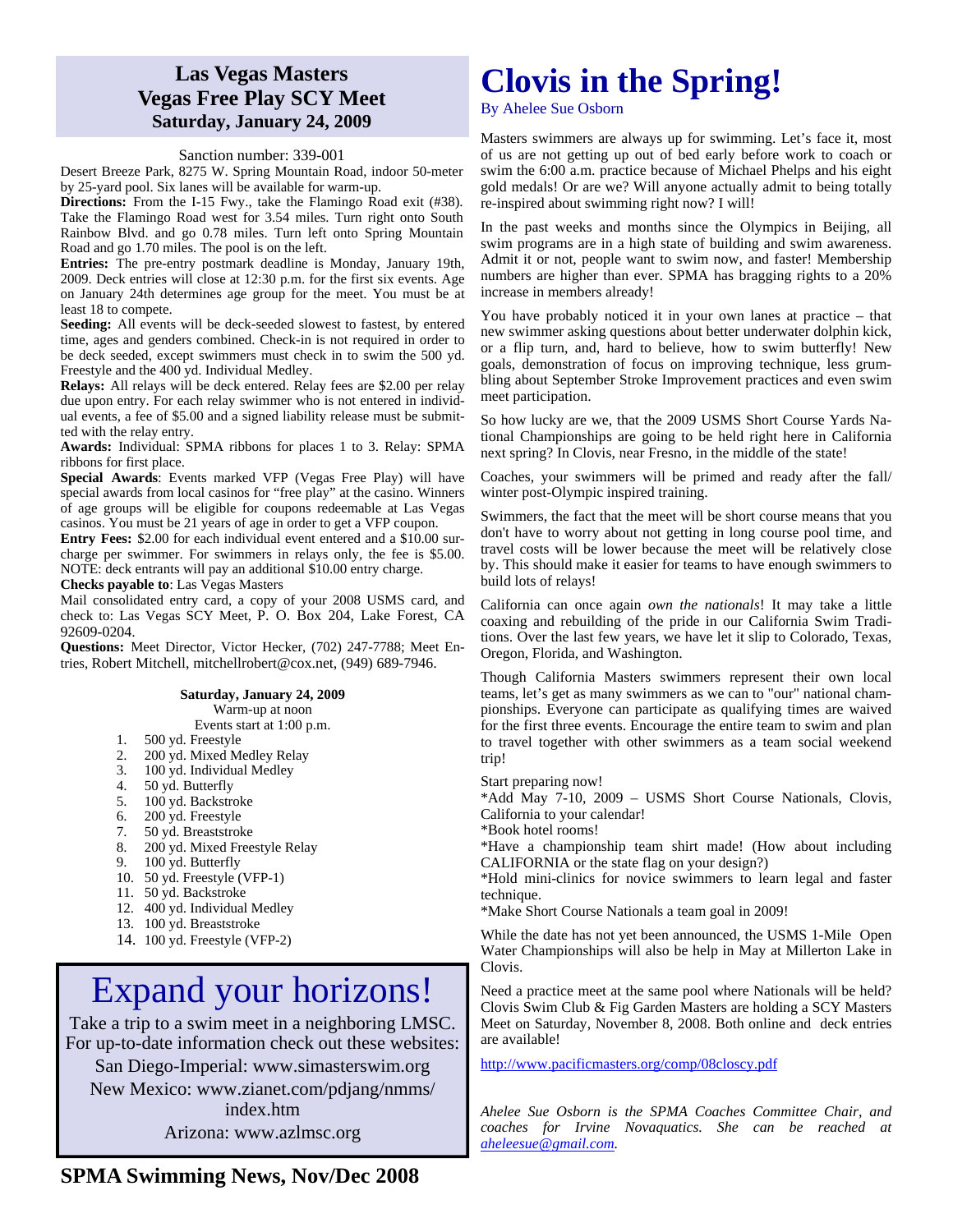# **Southern Pacific Masters Association**  *2009 Membership Form*

The 2009 membership form will be available on November 1, 2008

Benefits of 2009 SPMA Membership

- The opportunity to meet and train with some of the most experienced coaches and swimmers in the area.
- The benefit of coaching and training with our member clubs throughout the country requiring USMS membership.
- A subscription to USMS Swimmer, a bi-monthly swimming publication which runs concurrently with your membership (\$8.00 of the annual dues is designated for the magazine subscription).
- Liability insurance for your club and meet sponsors.
- Secondary accident insurance.
- Borrowing privileges from the SPMA videotape and book library.
- SPMA Swimming News, featuring up-to-date information on events occurring in our area and helpful articles on health and swimming.
- The privilege of participating in any SPMA or USMS sanctioned postal, pool, and open water events or clinics.
- Information and advice from the SPMA office to answer your swimming related questions or concerns. *2009 USMS Registration is valid through December 31, 2009*

**Help SPMA keep costs down by sending in your registration form now. We won't have to invoice you, and you will have uninterrupted delivery of the USMS magazine and the SPMA newsletter.**